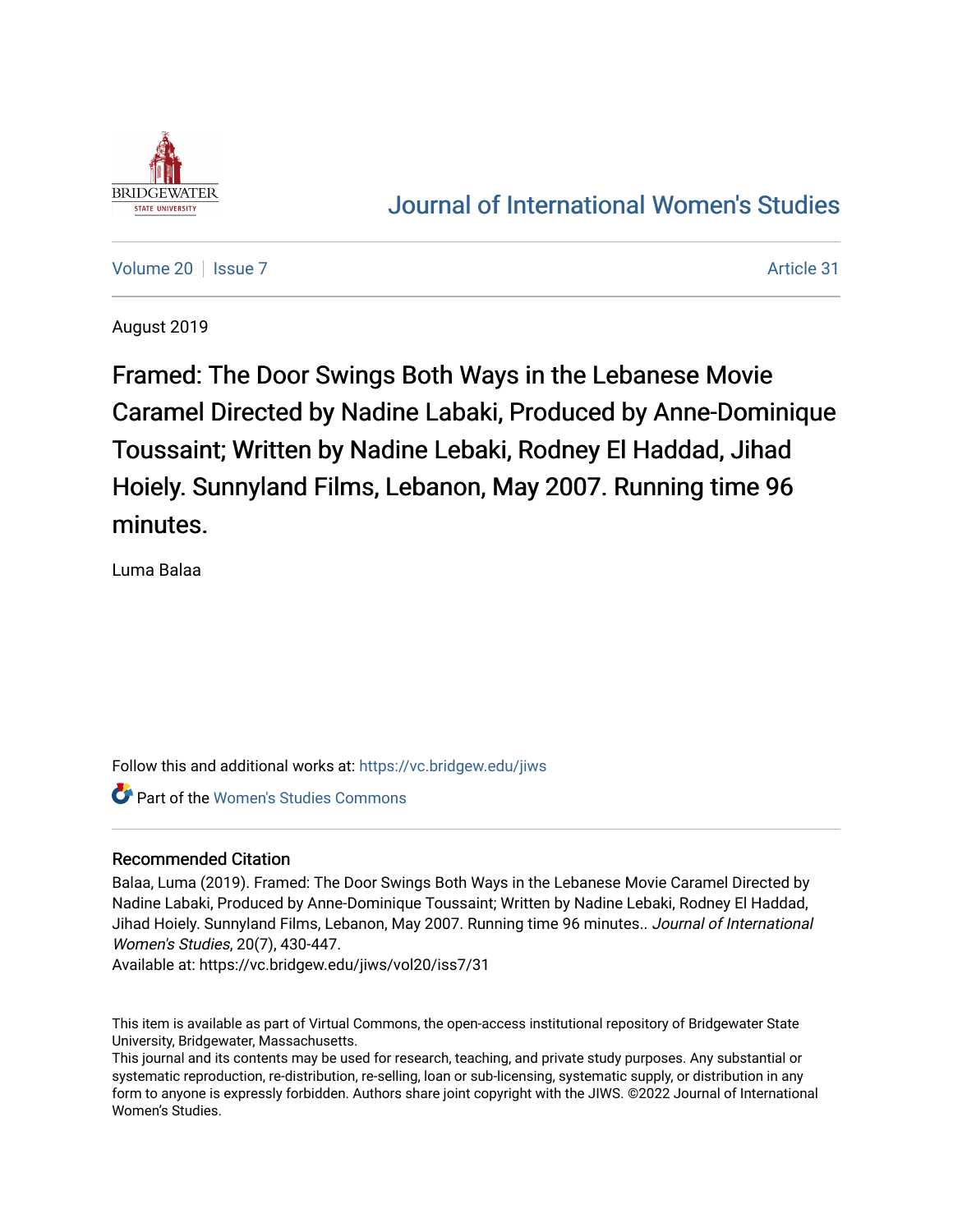#### Balaa: Framed: The Door Swings Both Ways in the Lebanese Movie Caramel

This journal and its contents may be used for research, teaching and private study purposes. Any substantial or systematic reproduction, re-distribution, re-selling, loan or sub-licensing, systematic supply or distribution in any form to anyone is expressly forbidden. ©2019 Journal of International Women's Studies.

# **Framed: The Door Swings Both Ways in the Lebanese Movie** *Caramel* **Directed by Nadine Labaki, Produced by Anne-Dominique Toussaint; Written by Nadine Lebaki, Rodney El Haddad, Jihad Hoiely. Sunnyland Films, Lebanon, May 2007. Running time 96 minutes.**

Reviewed by Luma Balaa<sup>1</sup>

*Caramel* was written and directed by Nadine Labaki, a well-known actress and music video director. Filmed in 2007 in Beirut, the film sheds light on a variety of problems faced by contemporary Lebanese women from a wide spectrum of ages and social/religious backgrounds. In this paper, I argue that the perspective of the camera, the female characters, and female viewers inhabit contradictory spaces. All three are "contained by patriarchal representation and resistant to it" (Judith Mayne 2000, 17). The film presents these women as victims and rebels at the same time. *Caramel* employs the themes of space, gaze, and frame to illustrate this ambiguity. I explore the formal and ideological issues in this film in relation to Lebanese cinema and to the social and political context of Lebanese society. I address questions of space through a consideration of framing, as Mayne conceives of it, and I describe and analyze forms of resistance to various kinds of "framings."

This paper makes important interventions to feminist film studies and queer theory by reflecting on issues such as framing, female spectatorship, lesbian spectatorship, male gaze, imperial gaze, and female gaze. Further, it gives a voice to Lebanese Arab cinema and specifically, it studies what this Lebanese film declares about western film theory. The film *Caramel* is chosen partly because it diverges from the common theme of the civil war in Lebanese cinema, addressing contemporary Lebanese femininities and presenting snapshots of Lebanese women's lives. It craftily succeeds in showing the contradiction in woman's subjectivity in Lebanese contemporary society, employing strategies of de-familiarization such as the female gaze and lesbian look. Narrative structures, camera techniques and spectatorship will be studied in terms of various kinds of filmic construction: literal and symbolic shot framings and compositions, discursive "framings" through characterisation and narrative, and the spectator's own "framing" activity.

Caramel, the sweet that is used as a substance for waxing, symbolizes the ways the lives of these Lebanese women can be seen as bittersweet. The women in the movie alternate between patriarchal representations and self-representations. On occasion feminine subjectivity is denied, and at other times it is accepted. At times, women are caught by the male gaze, the beauty myth, and patriarchal conventions, and at other times they seem to step out from these spaces and create their own self-representations. The boiling caramel at the beginning of the movie might signify emotional turmoil—the containment and control of female passion and desire—whereas the consumption of the sweet connotes the actual sexual activity and pleasure felt. Labaki's *Caramel* takes an ambiguous position, both embracing and criticizing the cultural setting it depicts.

 $\overline{a}$ 

<sup>&</sup>lt;sup>1</sup> Dr. Luma Balaa is associate Professor of English Studies in the Department of English at the Lebanese American University of Beirut. Her research interests include fairytales, Anglophone Lebanese Australian writers, women's writings, feminism and representations of women in Cinema. She is the author of several international refereed articles.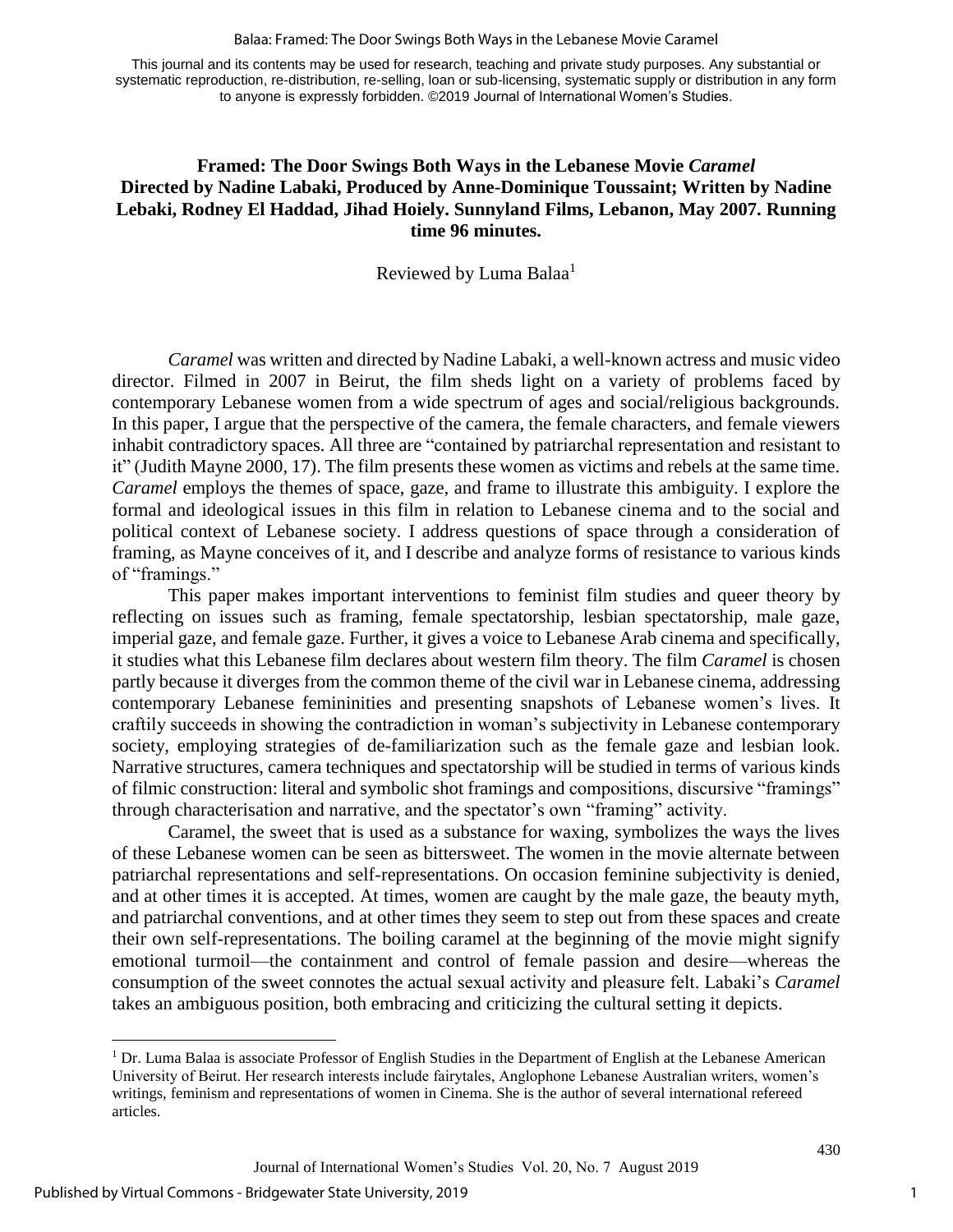Judith Mayne's concept of "framing" is best suited to analyze this film because it highlights the spaces inhabited in and out of feminism. Mayne explains how framing in the traditional sense means the film is "framed by male desire, framed by plot, framed by conventions of Hollywood" (Mayne 2000, xxii). She alters the meaning of "framed" to make it signify concurrently the boundaries and the opportunities, commenting that the screen is "both a projection of desires and a containment of them" (xxii). She explains that "double positions" are constantly presented to feminists and lesbians as subjects, film makers, spectators, and consumers of media. In that sense, "framed" "refers simultaneously to the limitations and to the possibilities of film and mass culture, and equally to the limitations and possibilities of theory and criticism. Framing embodies the contradictory impulses that I think are central to feminist critical practice" (xxii-xxiii). By analyzing narrative structures, camera techniques, or reception history, Mayne shows the paradoxical sexual and gender frames flowing in current media culture.

For example, Mayne argues that the original narrative of the series *L.A. Law* is framed by the way it makes contradictory claims using the multiple narrative format. She uses the image of the door swinging both ways because both feminist and anti-feminist readings are invited concurrently (Mayne 2000, 94). The *L.A. Law* pilot is "shaped by the opposition between a woman prevented from telling her story in a court of law and a man who despite his own vested interest in a practice of law is capable of hearing what she has to say and of turning the law around in her favor" (80). Mayne remarks that the narrative alternates between two spaces, suggesting how women are viewed differently in front of the law even if the law applies to both men and women alike (84). Though the lawyer takes her side, he is speaking for her, and his "story is no adequate substitute or replacement for her story" (84). Mayne argues that the ambivalence in the cinematic strategies play a role in the ambiguity. She talks about two types of swinging doors: the echo effect and the female narration. The echo effect is a strategy "through which the stereotypically feminine seems if not necessarily to undermine then at least to complicate female challenges to male power," whereas the female narration "theorizes the symmetry of male and female behavior" (92).

#### **Status of Lebanese Women and Lebanese Cinema**

Before examining the stories of the women in the film, it is crucial to understand the status of Lebanese women in general and how they are portrayed in Lebanese cinema specifically. Compared to other Arab countries, Lebanon may appear relatively liberated. Many Lebanese women do not wear a veil, and it is not unusual to see women wearing tight slacks and mini-skirts in the latest fashions as if they have just 'escaped' from *Vogue*. Nevertheless, Lebanese women experience conflicting accounts of their sexual roles in society.

In reality, Lebanese women are second class citizens because Lebanese law has "sustained the social inequalities that existed before the birth of the Lebanese state. By institutionalizing them, it has relegated women to a secondary level of citizenship" (Lina Khatib 2008a, 441). Women in Lebanon are "subject to inequality" in many fields (439). They are mainly socially and politically marginalized in two fundamental domains: citizenship and family status laws (438). Unlike a male citizen, a woman cannot grant citizenship to her foreign spouse or their children, and her foreign spouse cannot work in Lebanon even when he acquires a residency visa (Mona Chemali Khalaf 2010). Family status laws including divorce, marriage, child custody or inheritance are ruled by whichever Muslim, Christian or Druze sect a woman is born into. Lebanese women are not only different from other Arab women, but also from each other.

2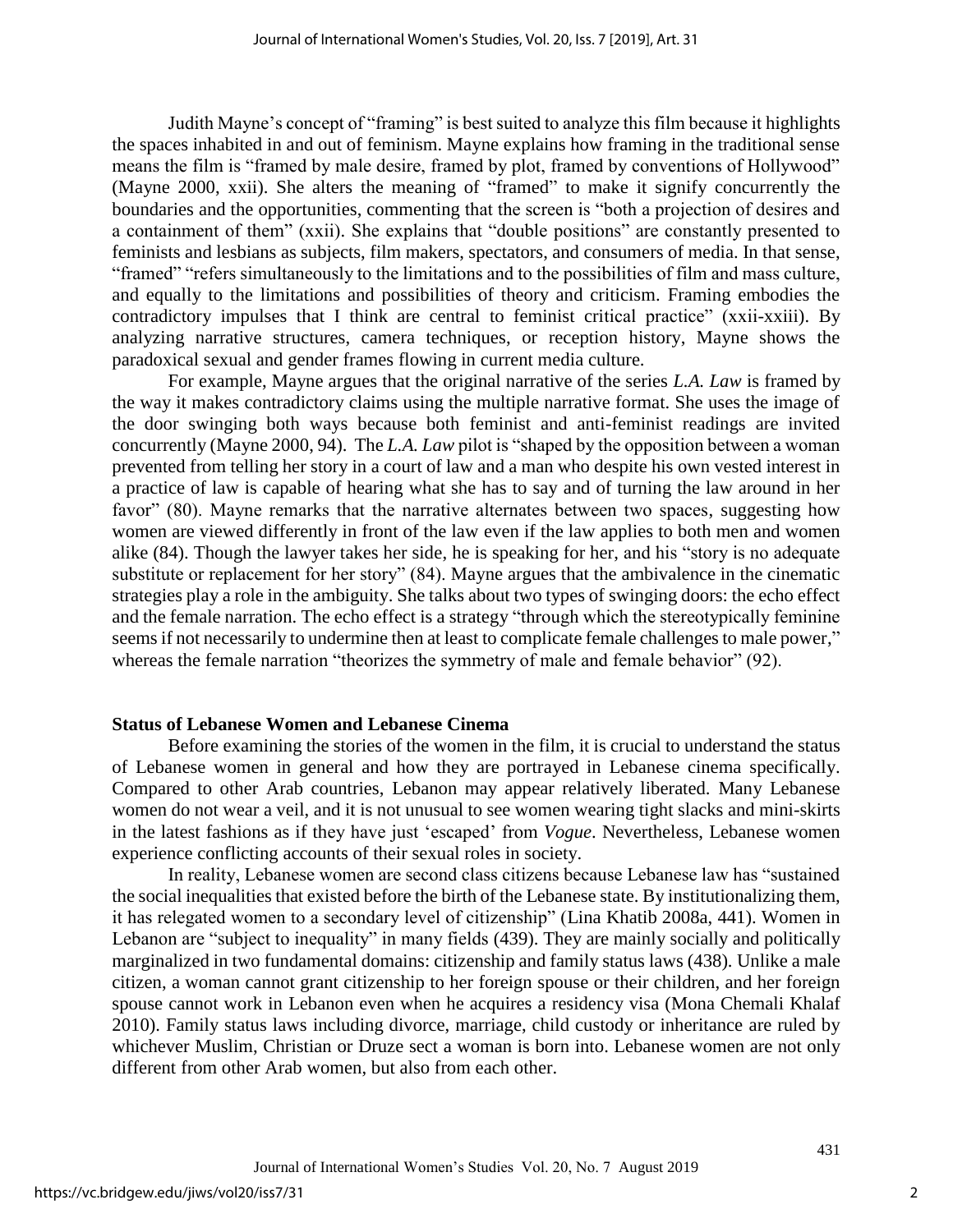A woman is still expected to get married and to raise a family, while the bulk of the childrearing and housework remains on her shoulders, even when she works. It is rare to find single women living on their own, whatever their age. A single woman usually lives with her parents or, if her parents are deceased, with a brother or a sister. Women are allowed to participate in political affairs and to vote, but their "involvement in politics in Lebanon is marginalized" (Khatib 2008a, 438). It remains difficult for women to develop confidence in the public sphere because "politics in Lebanon is conceived of within a patriarchal framework" (443). The "governance of political participation by codes derived from sectarian beliefs and practices" adds to the discrimination of women (448). Moreover, the civil war halted progress in the women's movement politically, financially, and socially.

Lebanese cinema on the whole is patriarchal and classifies women as merely victims, passive and weak. According to Khatib (2008a) Lebanese cinema has generally "chosen to ignore the role of women as active agents in the civil war" and they are presented as caught up in the mother/virgin/whore triad (65). Though women's roles have become more active in recent movies such as in *West Beirut* (Zaid Doueiri 1998) and *A Civilized People* (Randa Chahal Sabag 1999), the majority of mainstream Lebanese cinema seems to be dominated by patriarchal cinematography.

Labaki sees Lebanese women as spaced in between two worlds. She contends that the Lebanese are a mixture of Western and Eastern cultures, and they are trying to "find [their] own identity between both" (Nick Dawson 2008, 1). On the one hand, the Lebanese are "attached to religion (whether we're Christians or Muslims), attached to education, tradition" (1). On the other hand, they are influenced by Western culture. She feels a contradiction between the two worlds, an Eastern and Western one (1). What is unique about her film, as compared to other Lebanese movies, is the use of cinematic techniques to portray these contradictory positions Lebanese women are suffering from.

Juxtaposing feminist and patriarchal images, *Caramel* occupies spaces inside and outside the frame as it tells the stories of five women's sexual lives and experiences. Layal, Rima, and Nisreen are young, Jamal is middle aged, and Rose is somewhat elderly. Each presents a picture of sexual life and relationships and highlights the limits of the choices available to women. The film covers a variety of scenarios: a relationship with a married man, the cultural consequences of premarital sex, lesbianism, middle age and self-image, and relationships of the elderly. Layal is in love with a married man. Nisreen has had premarital sex and is about to be married to a Muslim. Rima is a lesbian who hides her sexuality. Jamal is menopausal and is obliged to compete with younger women for acting jobs. Rose, who is in her sixties, is ashamed to fall in love and date at her age. Labaki utilizes the echo effect and female narration to illustrate this ambiguity. The echo effect reinforces stereotyping and presents the women as sex objects for the male gaze, and female narration shows how these women rebel and defy their traditions.

#### **Spaces Inside the Frame**

At times the perspective of the camera and female characters in this movie occupies spaces inside the frame. Examples of this confinement are illustrated through the examination of Lebanese cinematic conventions, patriarchal and gendered spaces, frames, and the imperial male gaze.

To a certain extent *Caramel* follows the conventional frames of Lebanese cinema such as portraying sexuality as mainly heterosexual. The movie ends with a traditional wedding, which might signify that all is well, though the women are still trapped. Moreover, women are caught up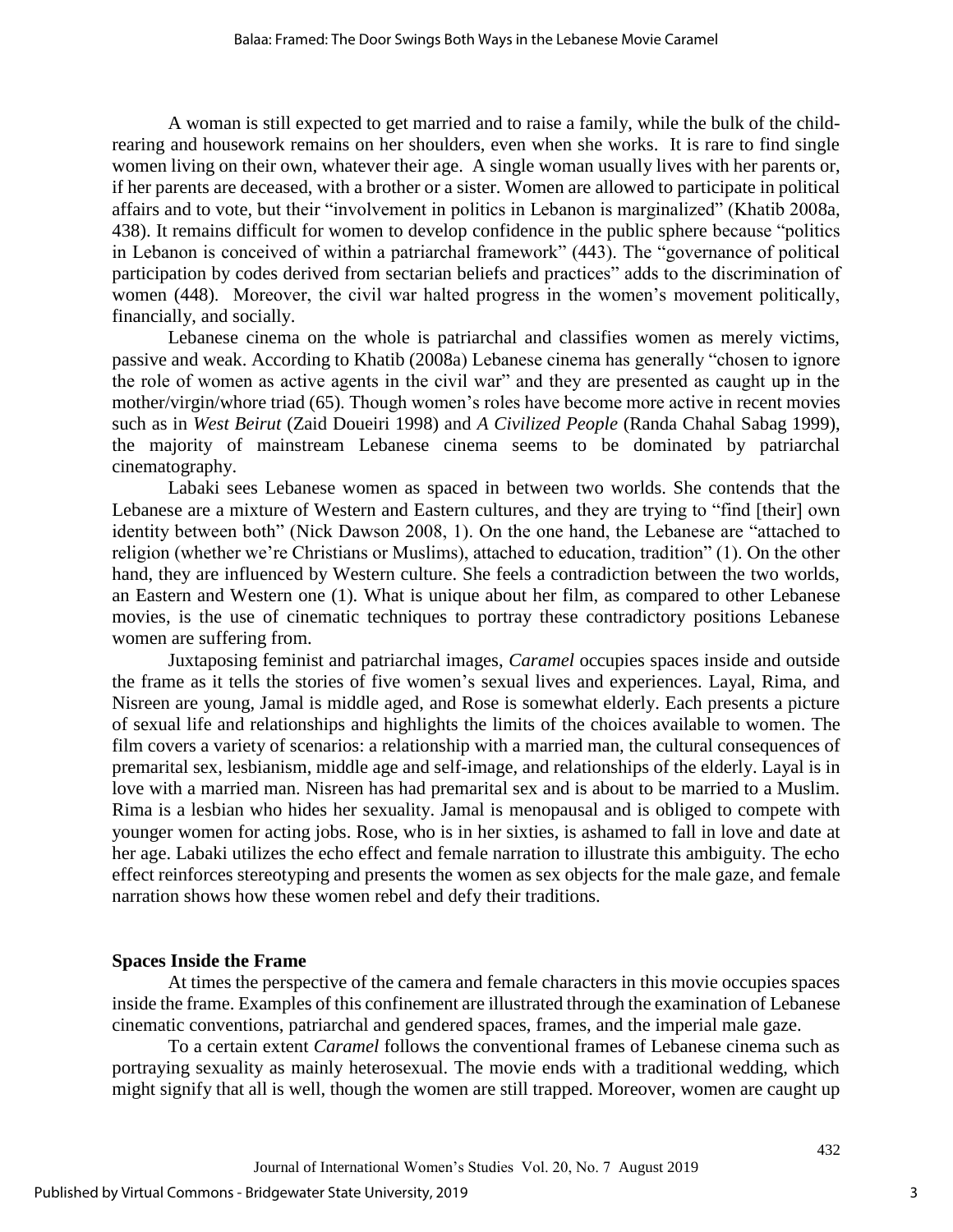in patriarchal spaces. Patriarchy is embedded in the women's social, educational, familial, legal, and traditional upbringing. *Caramel* possesses an awareness, and often a sense of humor, about the conception of a feminine patriarchal beauty ideal. The price these women pay to attempt to achieve it is most clearly expressed by the characters' frustrations and pain in their quests for sexual identity, beauty, and "eternal youth." In the frame below, we see the four women trapped by the beauty myth; Rima is screaming from pain as her friends force her to get her legs waxed before the wedding.



Rima is in pain as her friends wax her legs.

The image of a traffic jam in Beirut further signifies how these women are confined in their spaces. It is emblematic of how women are imprisoned by social and symbolic conventions. All five women see themselves as representations of their dominant society. Even though the women are shown as independent, they are not educated and do not take part in men's spaces, such as politics. Throughout the film they are affected by stigma and fear of scandal; they try to preserve respectable appearances when they leave private spaces and enter public space. This is proved by the shameful looks that the women give to Layal when her boyfriend phones and to Rima when she welcomes the long-haired lesbian.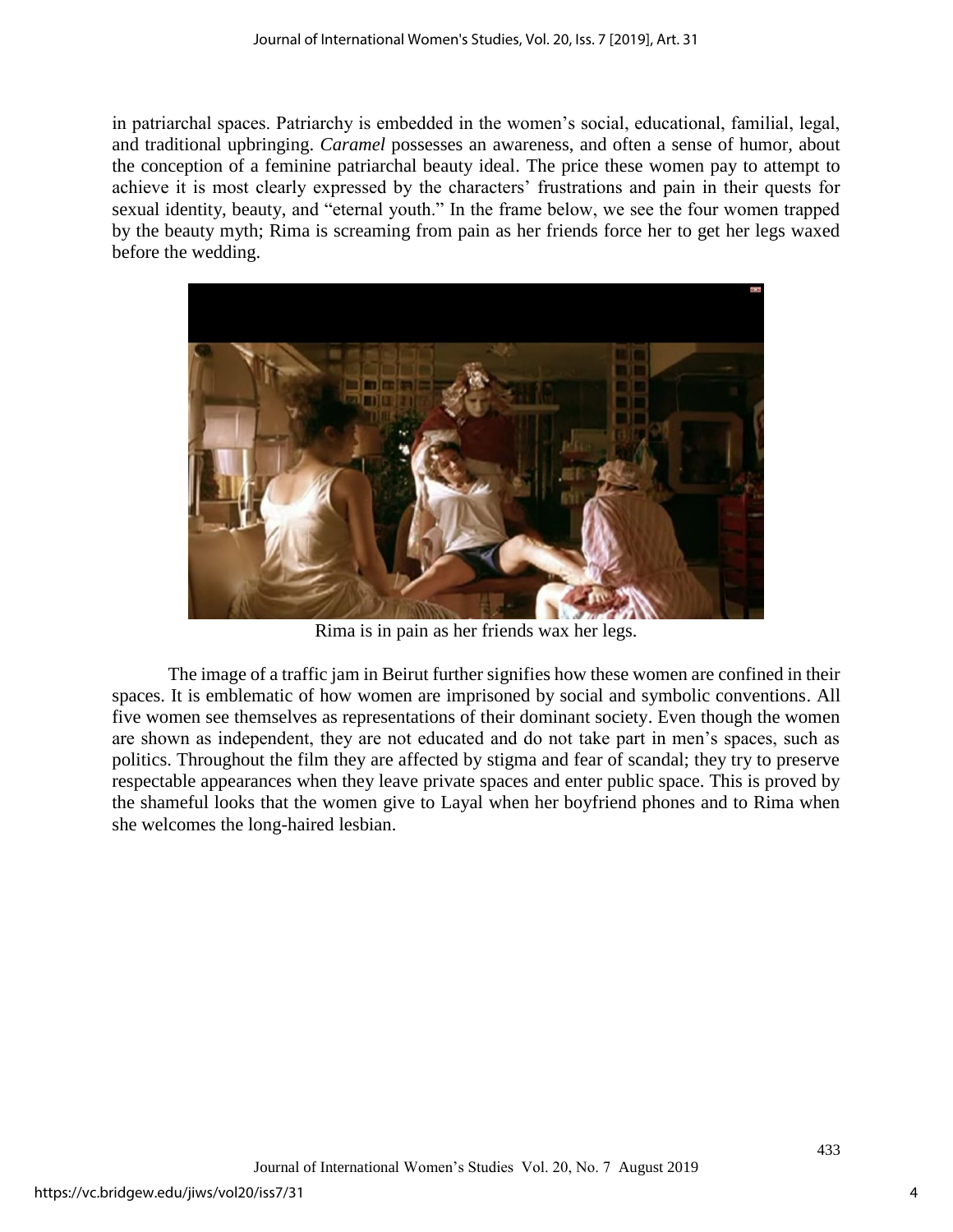

Jamal, Nisreen, and Layal trapped in a traffic jam

Jamal, an aging actress, is imprisoned in the shooting location—by society's perception that she is old and not suitable for the media anymore. She fakes menstruation twice in the film and continues to have plastic surgery in a hopeless attempt to look younger. Jamal seems to be trapped in this space when she is auditioning for parts. She is framed and fragmented. She poses for pictures that evoke incarceration as if she were a criminal. She suffocates and cannot tolerate the light. She feels pressured to prove that she is still young enough to be accepted to act or find work in commercials.



Jamal at the casting.

The other women also appear confined by patriarchal norms. Nisreen, who has lost her virginity, is imprisoned by a society that judges and shames single women who are not virgins on their wedding night. She changes her name so that no one knows her when she undergoes the hymenoplasty surgery. Rose, who is in her sixties, has been socialized to feel that dating is inappropriate. Rose's sister, Lily, is also portrayed as imprisoned in her space and her past. She has lost her mind and walks around picking up pieces of paper on the street and tickets placed by the policemen on cars, imagining that they are notes that have been left by a previous lover. The still picture below illustrates her confinement. Layal feels guilty for dating a married man. Rima, who is a lesbian still in the closet, expresses her sexuality by refusing to wear dresses, but she is compelled by her culture to conform in other ways.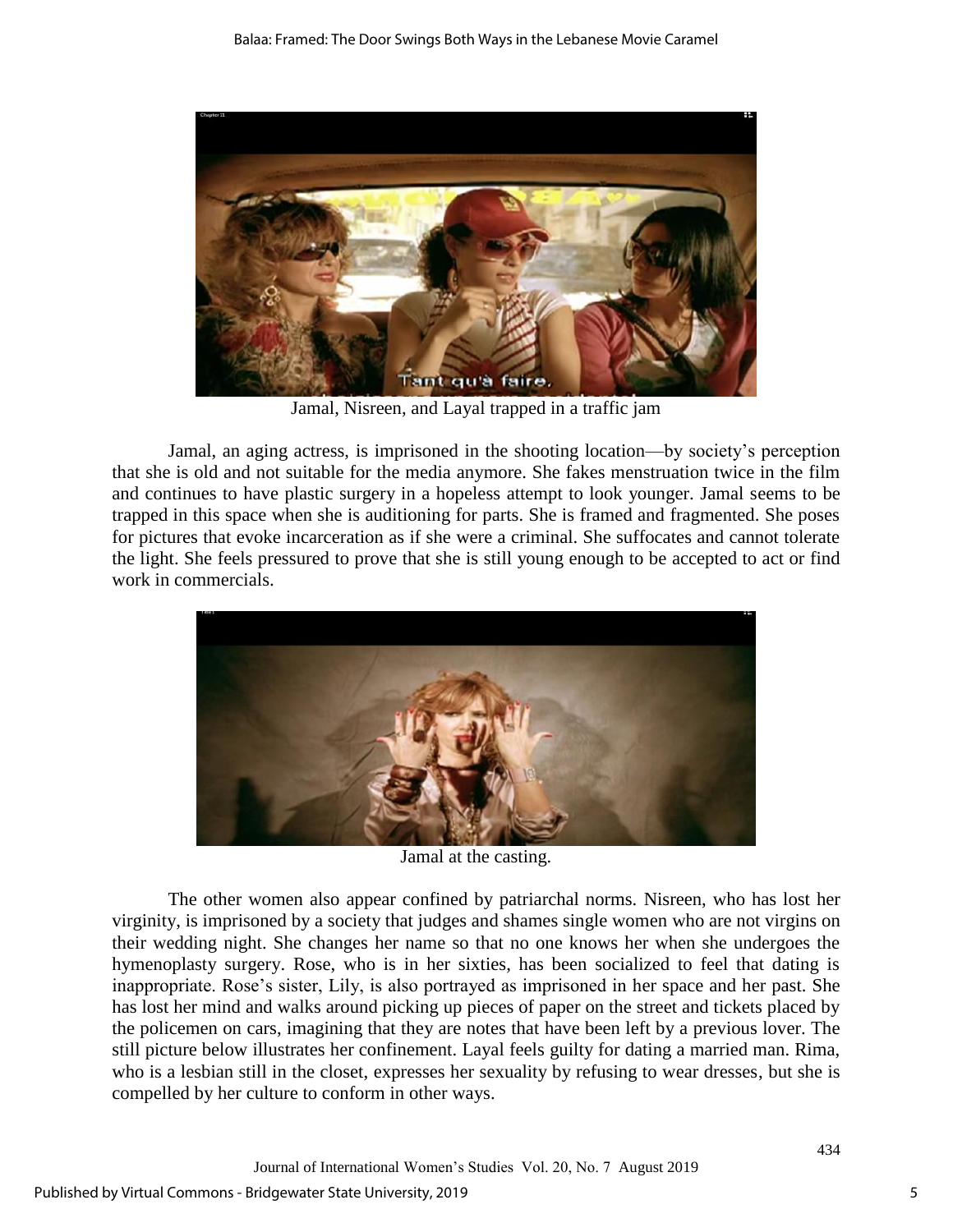

Lily standing at the window calling for help from bystanders.

Women in the film suffer from restrictive practices and they are not allowed in certain spaces because of their gender. Shirley Ardener (1993) comments that women's space can be analyzed through its physical dimensions and its social and symbolic aspects. Spaces are portrayed as gendered, and they play a role as ordering systems which dictate restraints on mobility. Men's and women's behavior is linked to these ground rules and social maps. This implies that "gender roles and relations of patriarchy constructed some spaces as 'feminine' and others as 'masculine' and thus allocated certain kinds of (gendered) activities to certain (gendered) spaces." (Elison Blunt and GillianRose 1994, 1). For instance, hotels require marriage licenses from overnight guests, so Layal has trouble finding a hotel that she can use to have a tryst. She finally finds a rundown establishment (where prostitutes work) that is willing to give her a room. In other examples, Nisreen is compelled to dress in a way that she is not comfortable with when she visits her future in-laws, and Rima is pressured to follow the dress code of a heterosexual society when she attends the wedding.

Moreover, voyeurism plays an enormous role in how women are positioned in space. Seeing and being seen relates to how women are represented and how they view themselves. Who is gazing or looking at whom and how s/he is looking is not a simple neutral act but involves inherent power and has a sexual aspect. In one sense, women in this film see themselves as objects of the male gaze, fragmented and framed into gendered spaces. Doane, Mellencamp, and Williams (1984) contend that, within patriarchy, feminine subjectivity is inescapably "bound up with the structure of the look and the localization of the eye as authority" (14). However, Lebanese voyeurism is different from other Arab societies in its huge focus on the "look," fashion, slimness, and plastic surgeries. Beirut has been hailed as the "Paris of the Middle East" and the "'cosmetic enhancement capital' of the Arab world;" there has been a surge in cosmetic surgery as compared to previous years (Sandra Doherty 2008, 28-29). Because they have internalized these stereotypical beauty images, some Lebanese women feel they are inadequate and undergo plastic surgery. "Once these women are lauded for their newfound youth and beauty, their self-surveillance may become a policing of other women as pressure mounts to conform to a socially sanctioned aesthetic norm" (29). Rima is policed by her friends and is forced to wax her legs before the wedding, and Jamal feels obliged to undergo face lifts.

In classic cinema, Annette Kuhn (1994) argues that "the woman-image is typically fetishized both by means of lingering close-ups which, through interrupting the flow of the narrative, constitute woman as spectacle, and also by means of the glamorous costumes, make-up, settings and lighting surrounding female stars" (60). Similarly, the camera portrays women as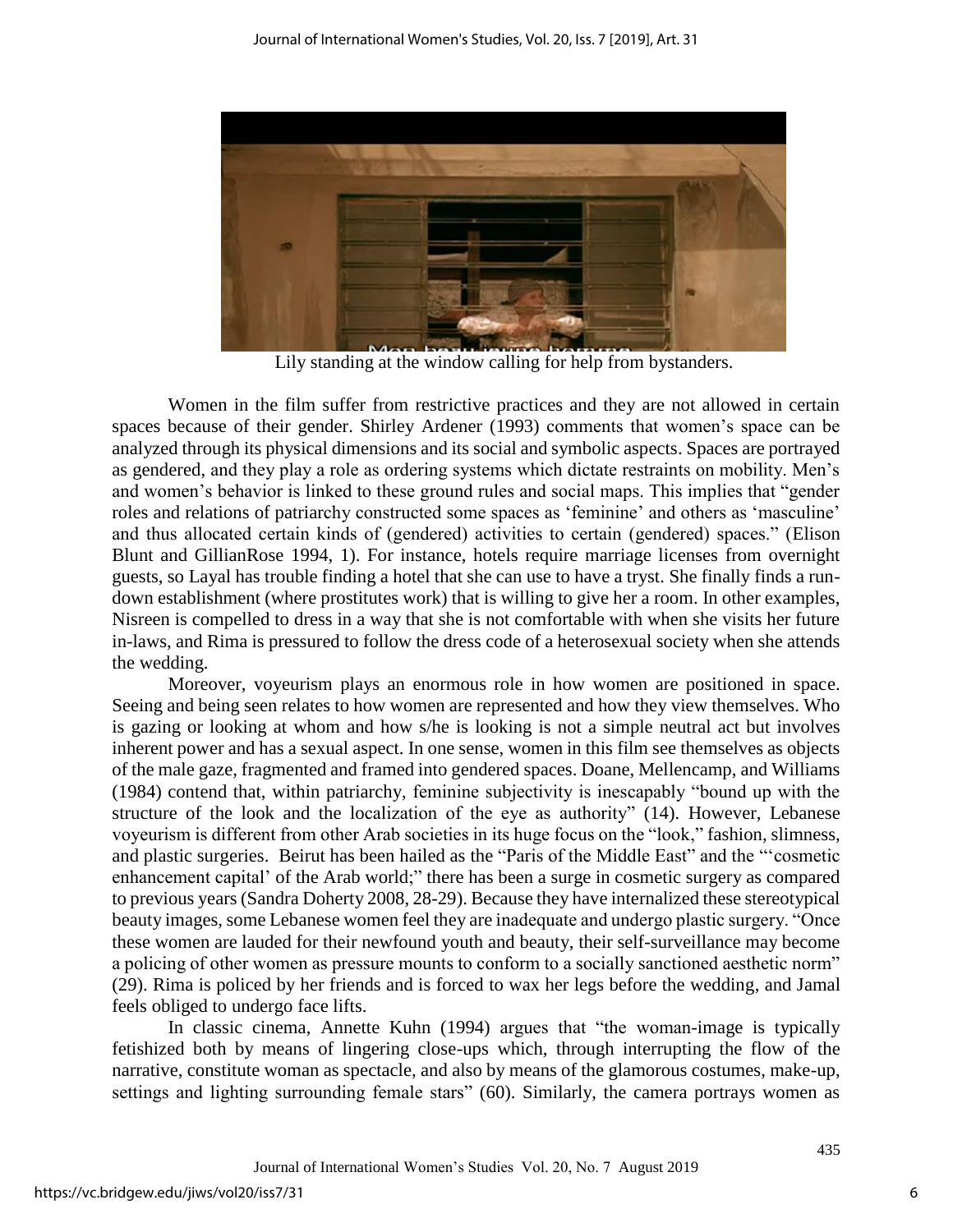spectacles to be looked at through various techniques such as ostentatious clothes, makeup, lighting, framing, and fragmentation. The flow of the narrative is interrupted on several occasions by fragmented images of women. Lightness and darkness are used to place the female characters in the spot light, as when Layal is being watched by the policeman. *Caramel* is set primarily in a beauty salon, and all the woman are trying to look their best whether by getting their hair done, waxing, or putting on make-up. Bodies that are at times fragmented in close-ups of these women indicate that they are objects of visual pleasure. Layal is presented as a fragmented image when she is waxing the policeman. At times, we only see her breasts. Also, Layal is fetishized in certain scenes: when she is waxing the policeman, cleaning the cheap motel room, putting on nail polish, and lying on the bed waiting for her lover (see images below).



Layal appears as fragmented body parts.



Layal cleaning up the motel room.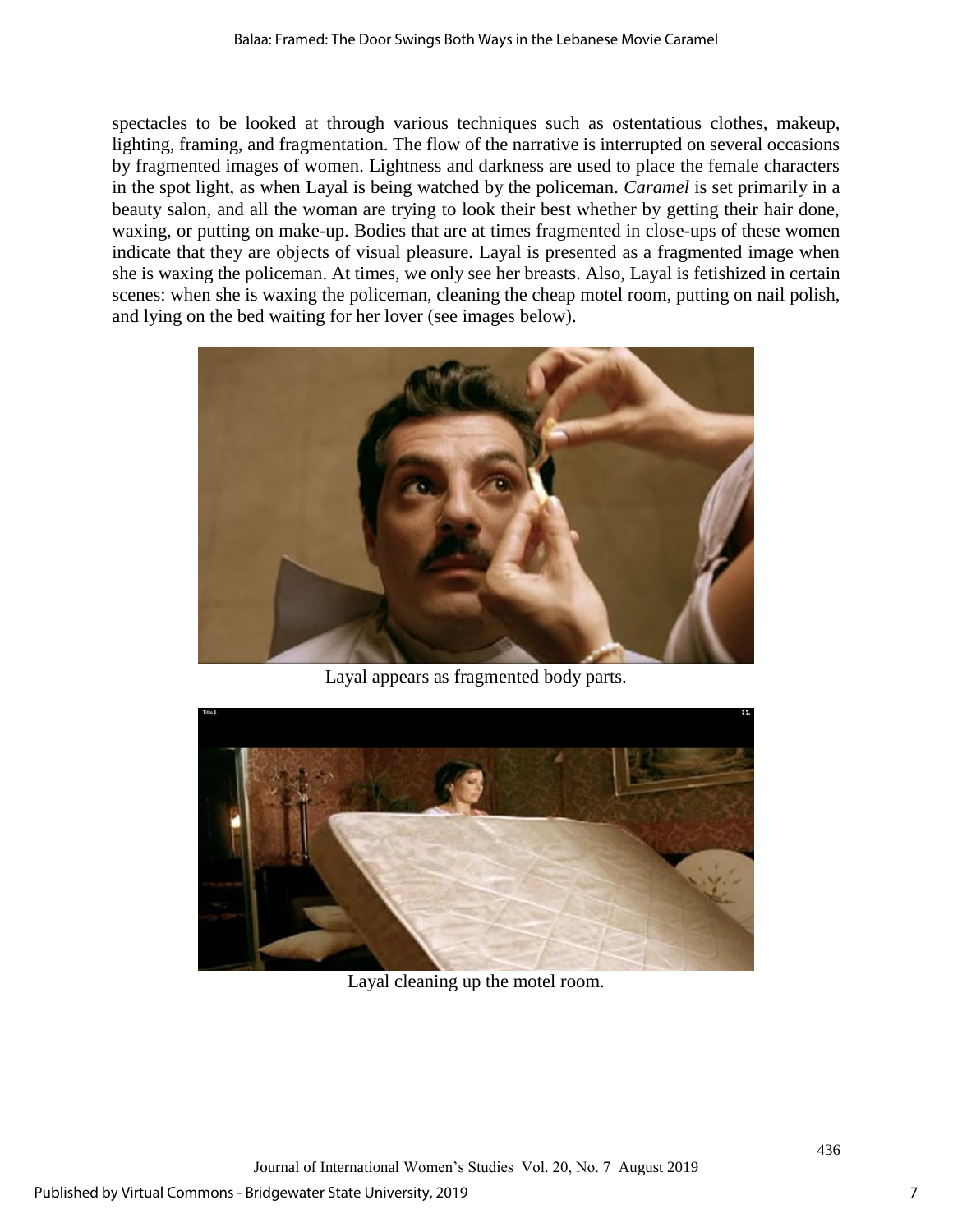

Layal in the motel room preparing to meet her lover.



Layal, waiting for her lover at the motel (as the object of the male gaze).

When Layal is seen from the policeman's point of view, as in the picture below, the male gaze is more powerful because the object is not aware of the gaze. The camera shows Layal talking to her lover, unaware that Yusuf, the policeman, is gazing at her from his office. Yusuf imagines Layal talking to him on the phone and fantasizes that she loves him and returns his love. In the still picture below, Layal looks out the window at the street, but she does not see Yusuf. The close-ups of their faces symbolize penetration.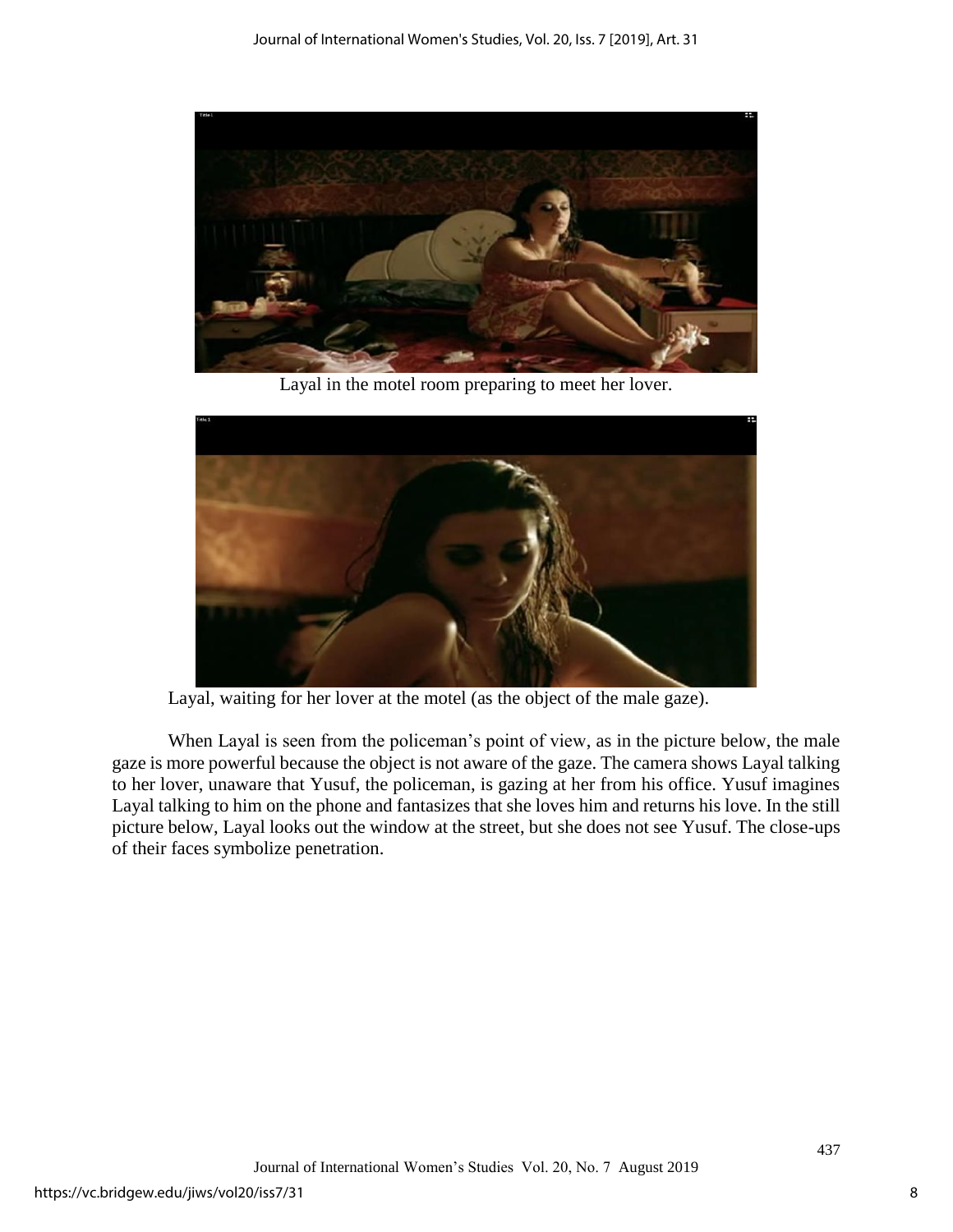

Layal talking on the phone to her lover while the policeman gazes at her and pretends to talk to her.

Mirrors are utilized a number of times to reinforce the concept of seeing and being seen, self-representation, fragmentation, and framing. Many times, we see the reflections of characters in windows or mirrors. When Jamal looks at herself in the mirror while she is having her hair done and is not satisfied with her hair style, she compares herself to a picture of a girl as old as her daughter. The feature song played at the end of the film reinforces this theme. Called "Mreyte, Ya Mreyte" [Oh, my mirror, my mirror], it talks about how a woman feels when she looks into the mirror. Does she see her real self? Does she accept what she sees? Is she self-confident? Does she accept her age? Is she influenced by the way men see her? A woman is shown looking at her reflection and asking the mirror to tell her that she is beautiful: "Tell me I am the fairest of them all. And the most sensual/feminine of them all," "Tell me why my hair is not blonde," "My hips are not small," "My lips are not full." The mirror answers her: "You are me, and I am you, no matter how big you grow to be and no matter how you change. In my eyes you are the same." Yet, when the woman looks into the mirror, she sees a distorted image.

The imperial male gaze is at play because, to the women asking questions, beauty is characterized by foreign stereotypes of women who are skinny, blond, and have full lips. The imperial gaze, as defined by Ann Kaplan (1997), "reflects the assumption that the white western subject is central, much as the male gaze assumes the centrality of the male subject" (78). The observed are defined in terms of the imperial observer's own set of values; the one observed sees him/herself in these terms. Lebanon was colonized by the French and has inherited French values. "In Lebanon, perhaps more than elsewhere in the Middle East, a willowy Euro-American female form—fair and straight hair, blue, green or hazel eyes, fair skin, petite nose—is presented as the ideal on billboards and in the media" (Doherty 2008, 29). The majority of Arab women have black hair, and many now choose to dye their hair to reflect this "ideal."

The imperial male gaze can further help explain the feminist representations of these women in this film and how their feminist representations are affected by western imperial or colonial feminism. Labaki does try to break the stereotypes, but she is simultaneously trapped because the film reiterates a common stereotypical theme in the Arab world of an unmarried girl who is suffering from a trauma because she has lost her virginity. This is part of the constant and false stereotyping of the Middle East by the West. Actually, this is practised by conservative Christians as well; it is a societal tradition more than a religious one. Not all Muslim women suffer from this issue and some freely practise premarital sex. In Islam, there is no discussion of virginity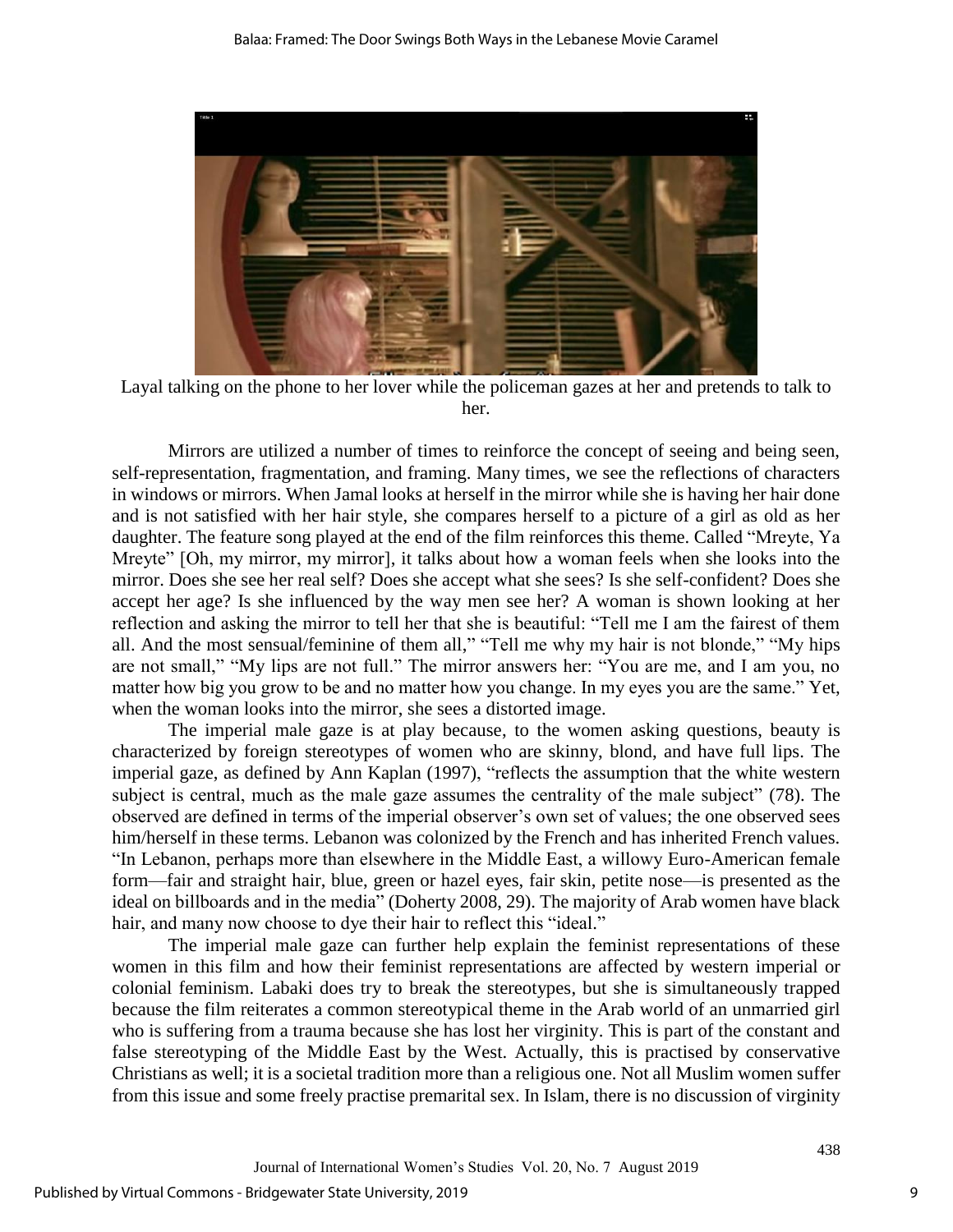at all; the discussion is of premarital sex for both men and women. Arab youth's view of sexuality is changing and this is portrayed in the most recent Lebanese film entitled *Yalla 3a2belkon Chabeb* [Single, married, divorced] (2016) directed by Elie Khalife in which the Lebanese women show their sexual freedom. According to recent research conducted by Brigitte Khoury (2013) surveying Arab youth from Jordan, Egypt, UAE and Lebanon, 76% of young men reported they would marry a non-virgin and 45% of young unmarried females reported being sexually active (33–34).

### **Spaces Outside the Frame**

Conversely, Labaki presents new frames outside male desire, Lebanese cinematic conventions, and the patriarchal plot. Though women are mainly portrayed as imprisoned by their spaces in *Caramel*, the camera perspective and female characters simultaneously attempt to occupy spaces outside the frame.

For example, through perspective, the director attempts to downplay the presence of men in the movie. The camera does not show us Layal's lover or Jamal's ex-husband. The camera only shows us the back of the married man, and this only happens once, from a distance, while they are together in a car under a bridge. Here framing and fragmentation are employed. We can only see an L-cut shot of the shoulder and his profile while the camera focuses on Layal's dilemma and feelings. Layal sits and puts on makeup and waits for him. When he arrives, we do not see his face, only his body; the camera focuses on her reaction. Again, we hear her lover, his car horn, or his phone ring, but we do not see him. At times, the camera, which reflects the director and authorial power, seems to be in control and focuses on the pain and suffering of Layal and Jamal to the extent of not even showing the men they are involved with. Similarly, we only hear Jamal talking to her ex-husband on the phone. In addition, *Caramel* employs other "new" frames not normally utilized in Lebanese cinema. The film has the cinema-vérité style in which the audience has the "hand-held" camera feel or documentary style, as in Jamal's audition for a commercial. The director tells us that she employs non-professional actors to reinforce the authenticity of her realistic style, and to focus on showing snapshots of everyday women's lives.

The female characters in the movie trespass patriarchal boundaries through fissures in the society that allow them to oppose conventions. They do this in multiple ways, such as through altering their self-perceptions, voicing their stories, escaping to private spaces, and finding solidarity with friends. These actions are evident from the film's construction of a "female gaze" and "lesbian look."

First, the women attempt to alter their self-perceptions and subjectivity. This process is illuminated by Teresa De Lauretis's (1987) concept of "technologies of gender" following Foucault's theory of sexuality, showing how "the construction of gender is the product and the process of both representation and self-representation" (9). She argues that gender construction occurs through several technologies of gender such as cinema, institutionalized discourses, critical practices, epistemologies, and "practices of daily life" (2). These technologies have the "power to control the field of social meaning and thus produce, promote, and 'implant' representations of gender" (18). Nevertheless, the construction of gender can also be invoked by its deconstruction and by occupying the space-off, which means rejecting confinement in the representational language of discourse. The space-off is the space outside patriarchal hegemonic discourse (26). This space-off is able to destabilize any dominant patriarchal representation and escape the sexgender dichotomy trap. Louis Althusser (1971) describes how a person realizes that s/he cannot fully be the image projected by one's education and family. De Lauretis (1987) argues, drawing on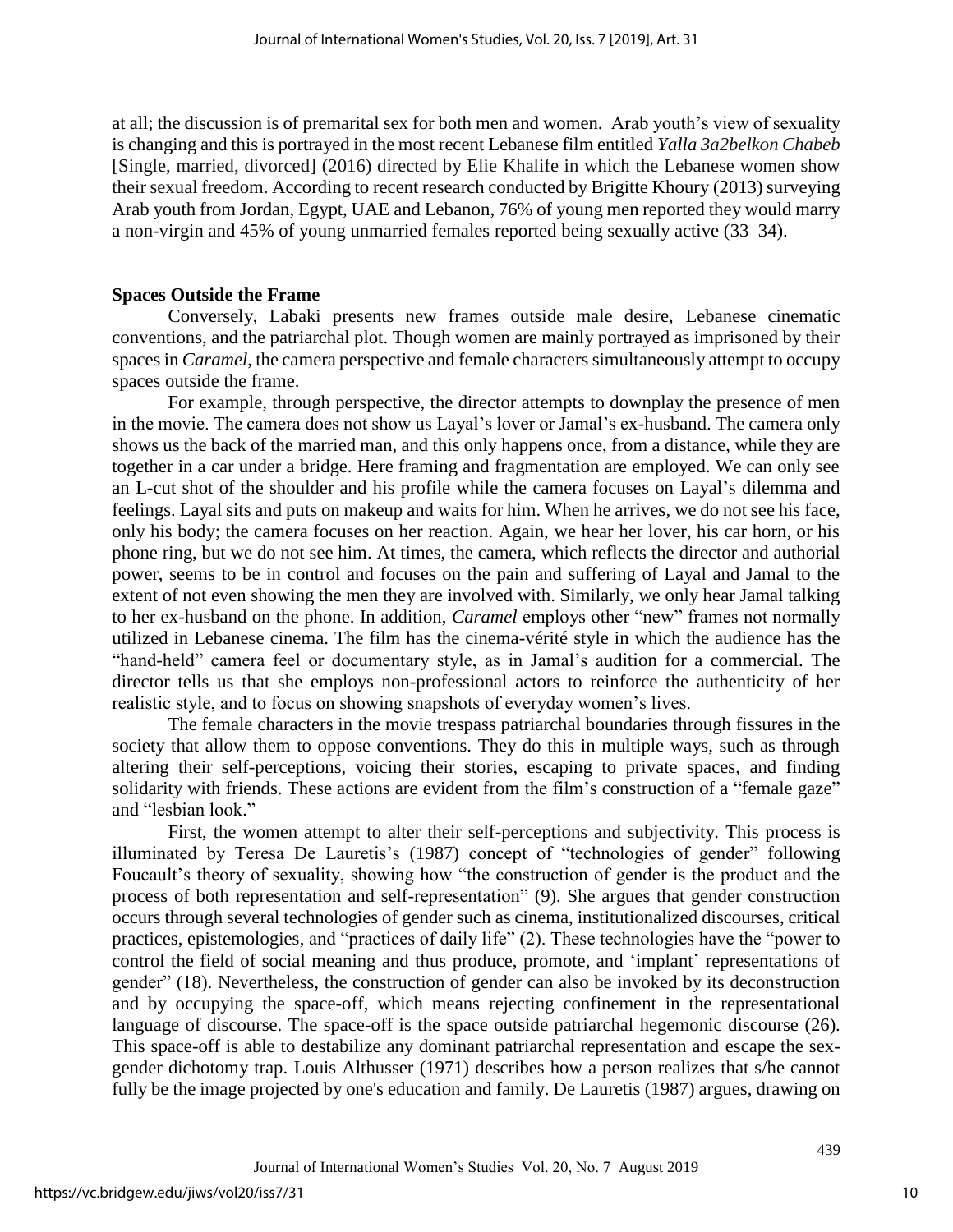Althusser's theory of subjectivity, that a subject accepts and absorbs a certain social representation and makes it his/her own to the extent that this representation becomes real" but she disagrees with Althusser that "ideology has no outside"  $(9-12)$ . In short, the ambiguous subject positions signify how women are "both inside and outside gender" (10). Women in this film identify with images offered to them by the various technologies of gender, as mentioned in the earlier section, thus occupying spaces inside the frame; at the same time, however, they identify also with images that are outside hegemonic stereotypes. The rationale for this rebellion is they feel alienated when they occupy stereotypical subject positions.

Changes in consciousness and how the subjects view themselves affect changes in dominant discourses (De Lauretis 1987, 16). Labaki depicts women employing counter-practices to oppose the hegemonic discourses, and the feminine/masculine split, and stereotyping. By the end of the film, Nisreen alters her perception of herself. Because she is no longer a virgin, she initially cries and sees herself as immoral from society's point of view; however, she later discovers a solution and is not so harsh on herself. Nisreen rebels against patriarchy by finding her space-off, which is kept a secret among her closest friends. She is expected to remain chaste until she is married. Some might consider the surgery to repair her hymen as evidence of restriction, but it is also liberating because she does what she wants and then fixes the problem and saves herself from shame. Jamal is an independent divorced single mother who takes care of her two children in a society that still condemns divorce. Though she is obliged to take care of her looks in order to get employed in advertisements, she manages to defy society by being a divorced single mother, thus opposing double-standards. Rose defies society by remaining single. She has chosen family solidarity over searching for a new sexual/romantic relationship. She willingly chooses to support her sister. Perhaps the least restricted woman in the movie is Rose's sister, Lily. Her senility gives her the freedom to do what she wants. She is the only character not involved in the beauty business, or a customer of that business, or a seeker of beauty (though she does put on excessive makeup when the French gentleman calls). Last but not least, Rima is able to secretly practice her sexuality. She does not feel guilty though in her society lesbianism is considered abnormal and at times her friends show looks of disapproval.

*Caramel* shows the possibilities of rebellion by introducing novel frames and by moving away from conventional Lebanese themes. The female characters attempt to step outside their ideologically designated gendered spaces and are "taboo breakers" (Khatib 2008b,148). "By narrating their stories, [a film can] challenge 'masculinist ways of knowing [that] marginalize women'" (148). The film is able to present a new frame for the plot, which covers taboo topics such as sexuality, lesbianism, menstruation, pre-marital sex, and elderly love. Women show a desire to control their bodies and take an active role in their own sexuality. They use their bodies to cross borders of confined spaces. Ardener (1993) argues that space defines people and at the same time people define space. She claims that "the fact that women do not control physical or social space directly does not necessarily preclude them from being determinants of, or mediators in, the allocation of space, even the occupation of political space" (9). Each space has a set of rules with boundaries that can be crossed (1). Thus, women in this film dismantle imposed cultural and spatial constructions such as father, family, state, and tradition.

The camera, in addition, plays around with the theme of space and frame in order to give contradictory images of both confinement and resistance. In *Caramel,* private spaces are contrasted with public spaces to show the vast difference between what women can practice in private and what they do not dare to do in public. The camera shows the audience the "authentic selves" of all the female characters in their private spaces, as if peeping through the keyholes of closed doors.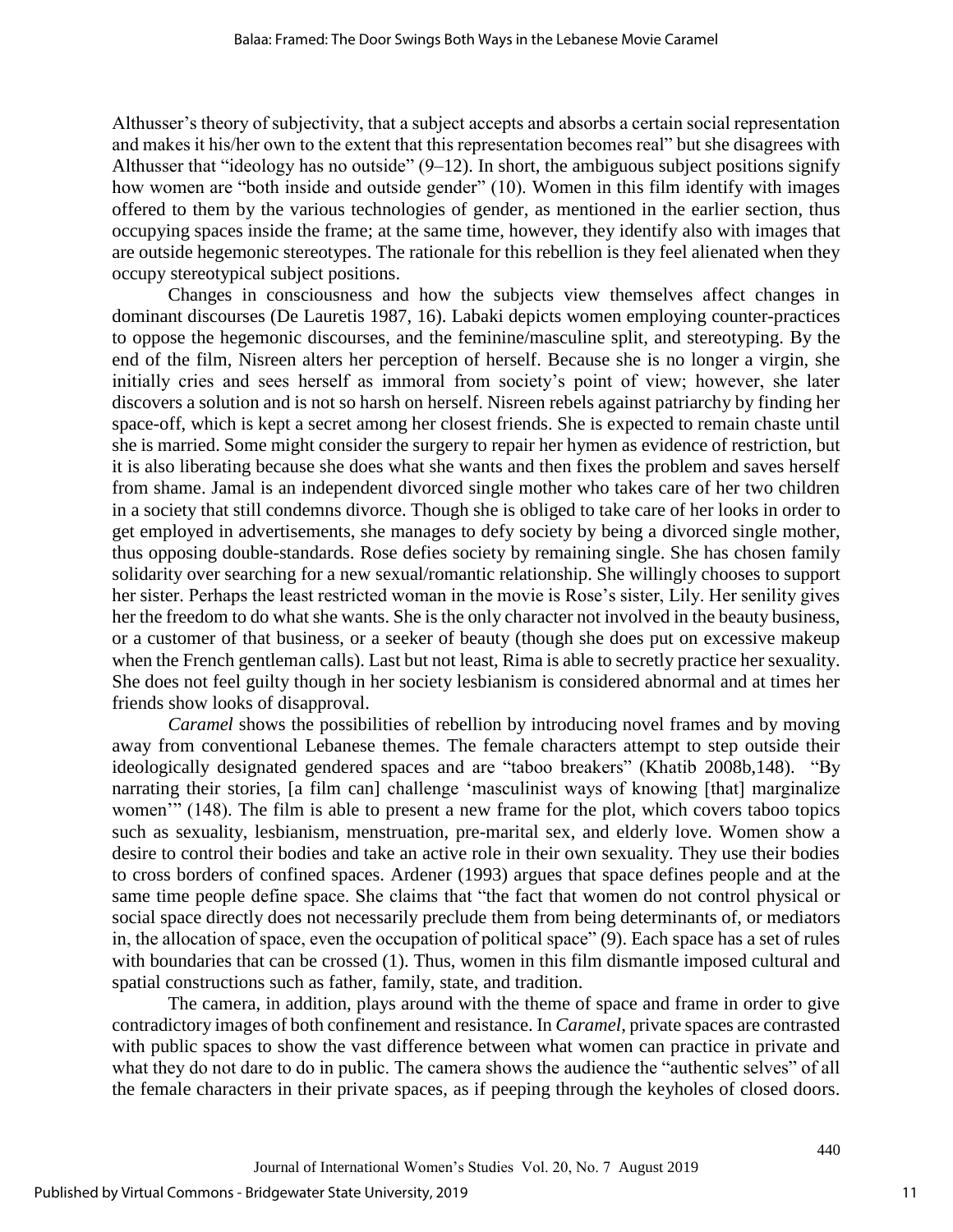In public, they reflect the outward norms of behavior that are expected of them. At times family space can be confining, as when an adult woman is forced to live with her parents and sleep in the same room with her younger brother. Layal feels trapped by her domestic circumstances because she cannot talk freely to her lover. She talks from under the quilt or from the bathroom. She resorts to private spaces like an abandoned and remote parking lot to meet her lover.

Women can use their solidarity to rebel against framing and confinement. *Caramel* argues for the importance of the support and sisterly friendship that these five women characters offer each other in a patriarchal society that constrains their choices and action. Sometimes, the beauty salon is presented as a place of confinement because it captures women in the beauty myth. However, some women exploit this space to their advantage, and it becomes a place for support and discussion. The motel bedroom is seen as a space of confinement, but this view also changes. When the married man does not show up, the women share their problems in that room. It appears shabby, dirty, dull, and clearly low-class, but they make it into a hearth of support (see the images below).



Nisreen, Rima, and Jamal come to Layal's rescue when her lover does not show up at the motel.



The women stand by each other and exchange their problems at the dirty motel.

Family solidarity is highlighted in the relationship between Rose and her elderly sister, Lily, whom she supports. In turn, Rose is supported by the girls in the salon. When an elderly Frenchman comes in to have his suit fixed, he invites Rose to dinner at his home and she accepts. He then invites her out again and waits for her in a nearby café. Rose is very excited at this second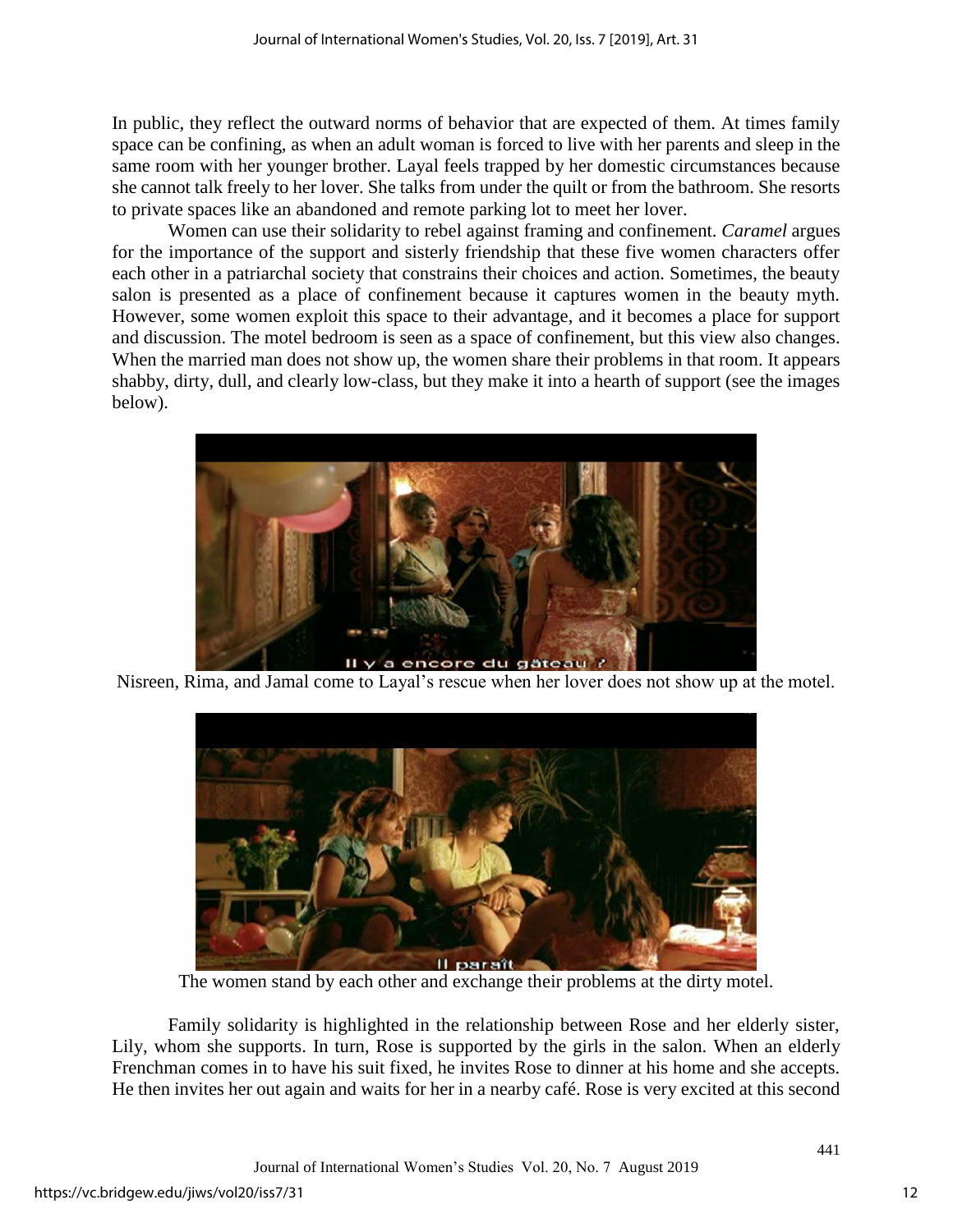invitation because the encounter promises to turn from a date into a relationship. She goes to the salon to have her hair dyed and styled, and she applies make-up stylishly, feeling very happy. Then she changes her mind about the date and tearfully removes the make-up. Rose decides not to respond to this man because she must take care of her senile older sister, and in this way, she puts family solidarity first. The closing shot shows the two sisters holding hands and walking along the road.

In addition to the devices discussed, this film, in its resistance to patriarchal framings, endeavours to construct a "female gaze" as an alternative frame (Boles and Hoeveler 2004, 123). This refers to how the women look at men and women in the movie. One example is a scene that takes place in the beauty salon as Layal and Nisreen look at the policeman when they are fixing his hair and face.



Layal and Nisreen staring at the policeman's face in the beauty salon.

When the policeman enters the beauty salon, his voice cannot be heard—he has to shout to be heard. There is no space for him in this women's space, and a woman has to give up her chair for him. This is all symbolic of feminine power. He is also seen from the women's point of view and is transformed to how the women view him. The female look is so powerful that it changes his self-perception. In the scene in which the policeman's face is waxed, he is certainly not excluded; rather, he is brought into play in order to give the women control over him. While Layal is cleaning his nails, he grabs her hand and gazes at it in a sexual way, and she catches him doing this.

The male gaze is at play again in framing the policeman's clean-shaven face. Nevertheless, the policeman functions as a humorous counterpoint to the faceless lover. His gaze is patriarchal but his actions are not, specifically when he fails to react as a policeman to fine Layal for any of her numerous transgressions. He represents a positive note in a patriarchal society. This is illustrated especially when the women shave off his mustache, a typically masculine feature in the region. When he loses it, he is, arguably, not emasculated but emancipated. This leads us to see that the policeman is also trapped in his masculine role; with the help of the female gaze he is able to step outside patriarchy. Moreover, the female gaze is at play when Layal waxes Christine, the married man's wife and her rival; Christine seems to have lost her femininity—she acts in a tough, masculine fashion. Layal hurts Christine in a symbol of revenge and because they are both in love with the same man.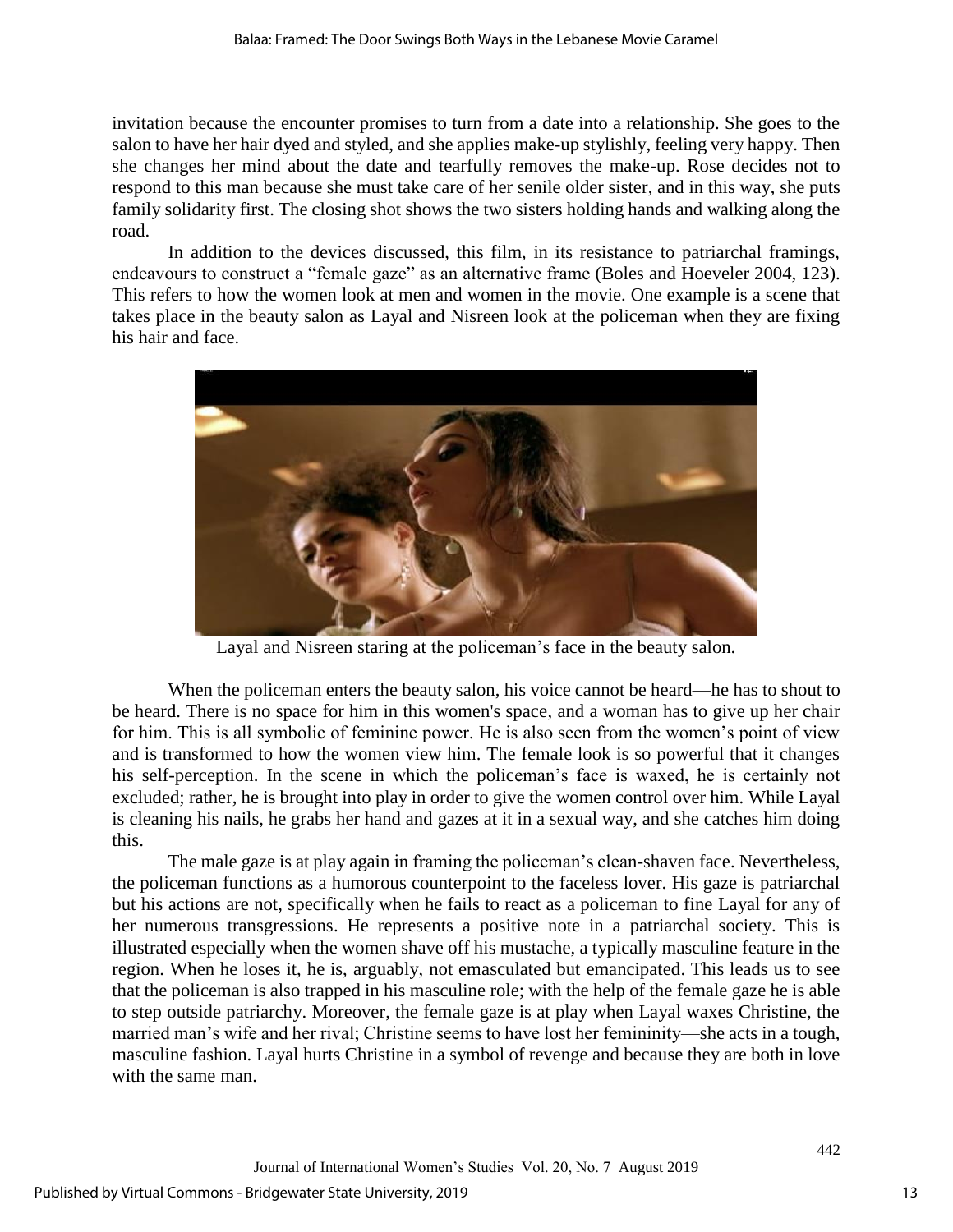In addition to the female gaze, this film, in contrast to patriarchal heterosexual framings, introduces a "lesbian look." Mayne (1990) comments that one technique to upset the positioning of women as objects of the male gaze through the keyhole is to place women on both sides of the keyhole (9). However, the problematic issue for homosexuals in Lebanon is not merely, as Mayne mentions above, that of mixed messages, framing, and difficulties in cinematic representations. Lesbianism is still taboo in Lebanon and erotic scenes are banned. According to article 534 of Lebanese law, which concerns having sexual relations "contradicting the laws of nature," gay individuals can be prosecuted and offenders can be imprisoned up to one year (*Pomegranate* 2014, 1). In *Caramel*, a female customer with long black hair enters the beauty salon and asks Rima, the hairdresser, to wash and style her hair. The customer visits regularly; both girls enjoy this activity so much that it becomes clear that Rima is a lesbian. Their shampooing sessions increase in length, at one point depleting the salon's limited hot water supply. Rima exchanges sexual glances, lesbian looks, with the client, who actively participates in their sympathetic interaction, expressed by smiles and tenderness. The camera shows us reverse shots of the two women looking at one another with longing.

Lesbianism is portrayed covertly in the movie. *Caramel* uses a cinematic technique called "connotative homosexuality, [implying] that a character might be queer, through subtle mannerisms, costuming, or speech patterns" (Benshoff and Griffin 2006, 9). There are clues to Rima's queer identity: her refusal to remove her body hair, her short hairstyle, and her rejection of stereotypical women's attire (she dresses in a shirt and pants). Even if privately Rima is not interested in men, publicly she must keep up the façade. The film is both a subtle projection of these lustful lesbian desires and at the same time a containment of them. The film plays around with the space-off technique, in which certain "frames" are shown while others are hidden, and uses it to focus on the duality of female spaces.

Rima's homosexuality is kept hidden in a space off the camera, and the "lesbian look" desire is repressed. This is reinforced by the use of light and darkness as a symbol of released and hidden lesbian sexual desires. The electricity is cut off when Rima is washing her client's hair; for a couple of minutes they are in darkness. However, Rima is soon ordered to turn on the generator and resume her work. Rima's example challenges heteronormativity and gendered ideas of beauty. The bodies of both Rima and her customer are policed by the society; any deviation from the norm would be attacked and looked at as "other" because the body is always engraved within "particular cultural formations" (Sara Ahmad 2000, 88). Khatib (2008a) adds that "the division in different sexual orientations is a manifestation of boundaries, of difference and of separate social spaces in Lebanese society, where the boundaries of bodies have to be policed as they signify social boundaries" (143). Nevertheless, the long-haired customer alters her self-representation. Once she meets Rima, her image of herself changes. Rima suggests that she cut her beautiful long hair short, which she initially refuses out of fear of her family. But when she sees herself reflected in the eyes of the woman she loves—she is cast as a meaningful subject—she is able to break the boundaries of the stereotypical confined gendered space. In a rebellious move against the wishes of her family, she has her hair cut, which is a sign of hope.

#### **Female Spectatorship**

It is not just the camera and the female characters that occupy contradictory spaces; female spectators inhabit these ambiguous spaces as well. Mayne (2000) contends that female viewers do not necessarily need to identify with women and male viewers with men (14). *Caramel* suggests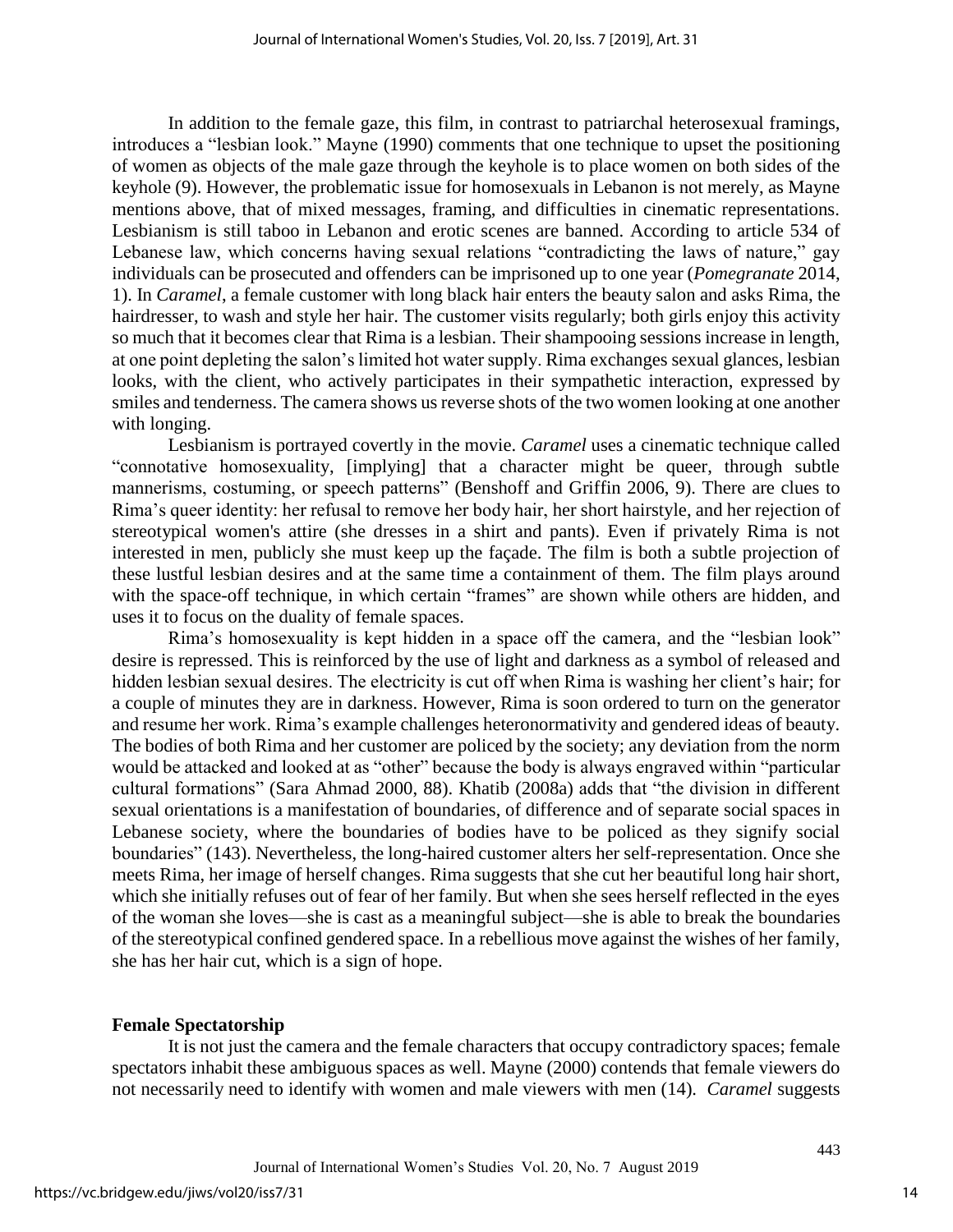that female spectators, like the female characters in the film, occupy contradictory subject positions in which they identify with both the male and female. They can identify with the male gaze and with the object of the male gaze. Linda Williams (1984) comments that women spectators are "juggling all positions at once" (155). So, they can be both objects and consumers of the images of women as objects of male desires. The female spectator can identify with Layal and the active male gaze at her. Female spectators may also identify with Nisreen and her fiancé's male gaze. Because women dominate the film with women-related themes, female spectators can identify with many of the female characters such as Jamal, Rose, or even Lily. Simultaneously, a woman can identify with the female gaze.

Lesbian spectatorship seems to reinforce this theme of inhabiting ambiguous spaces. Andrea Weiss describes the relationship of lesbian spectatorship to the cinema as a love-hate affair "which involves anticipation, seduction, pleasure, disappointment, rage, and betrayal" (Weiss 1992, 4). Patricia White's (1999) work *unInvited* contends that though lesbian onscreen depiction was banned in Hollywood in the 30s and 60s, lesbian views testify that they had their own spectatorial strategies and reading practices; though they were invisible, they were made visible by "inferences and coded figures" (xxiv). Lesbian viewers have their own reading strategies even if *Caramel* does not explicitly portray lesbian desire.

There is no "essential" model of lesbian spectating, and the lesbian viewer might "bring different cultural competences" to lesbian spectating (Evans and Gamman, 1995, 35). Some lesbian spectators may identify with the lesbian look. Mayne (2000) remarks that "lesbian spectatorship is concerned with that space between visibility and invisibility" (xviii). The subject's pleasure here is revealed when it turns its gaze to a space imagined outside patriarchal heterosexual norms. Because the film does not show much of lesbian erotic scenes the lesbian viewers can imagine more erotic and heated scenes than the censored ones; their imagination and fantasy can fill in the gaps. Alluding to the unconscious "censor" of Freud's dream theory, White (1999) calls this reconstructing "social 'dream thoughts' behind the cinema's 'dream language' of pictures and sounds, despite the actions of the very real censor that governed the content of films" (2). Kaplan (1997) gives an example of how lesbian spectators might "occupy both positions, the dreamer excited either by dominating another woman, forcing her to have sex, or enjoying being so dominated" (214). This applies to lesbian spectatorship in *Caramel*, in which Rima is the dominant one with control over her customer. Lesbian spectators are able to identify with both the dominant and dominated positions. Other lesbian spectators might also relate to the non-lesbian women in the movie such as Layal. Based on my discussions with my students and fellow colleagues, as well as watching the film with a live audience, not every viewer notices the lesbian connotations. A girl behind me at the movie theater exclaimed: "Why does she keep getting her hair washed?" Even in film reviews in the Arabic press, not all critics mentioned or highlighted the lesbian elements of the theme.

To explain the complexity of the "framing" that is represented in the film, I contend that it is the result of the Western and non-Western forces that are combined in Lebanon. The dual interpretations offered by this film are part of the very ambivalent experiences by characters toward their role in society and the ambivalence of the director. The patriarchy these characters face marks a convergence of traditional Middle Eastern beliefs with contemporary Western culture. This film addresses this "identity conflict" experienced by many Arabs who live in countries that were colonized for long periods of time. Edward Said (1994) explains that "the relationship between Occident and Orient is a relationship of power, of domination, of varying degrees of a complex hegemony" where hegemony is a form of cultural leadership (5). In this film, the impact of the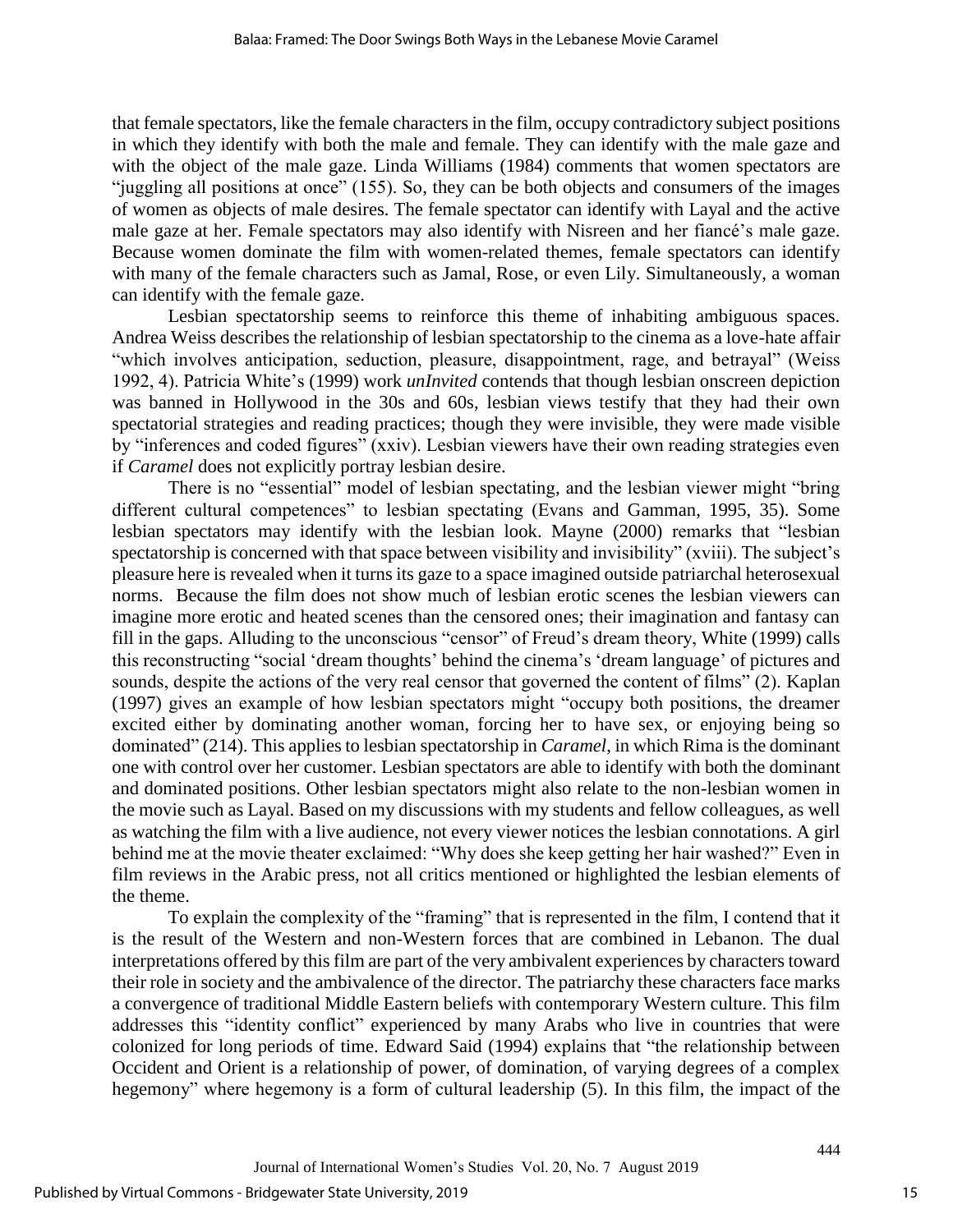French colonization of Lebanon is manifested in the cultural impact on the colonized. Even after achieving independence from France, the Lebanese still suffer from an inferiority complex and attempt to emulate the French. The women in the film try to imitate the French in everything dress, conduct, speech, and even lifestyle. This is revealed through the use of French words, fashionable clothes, and hairstyles. For instance, Nisreen says "Don't I get a chance to be a Frenchwoman for a change" when she is disguising herself to undergo her surgery. She names herself Madame Pompidou after the name of a Prime minister of France, instead of Suad Abdul Satar, a suggested Arabic name. As a result of colonization, Lebanese women feel estranged in their own country.

The fact that this paper embraces feminist film theory to interpret *Caramel* illustrates the other meaning of Mayne's (2000) concept of framing, which is that theories and critical frameworks provide insight on understanding a text but at the same time limit interpretation. I must admit that, while this framework has illuminated certain features of the text, it might also have missed other meaningful interpretations that could have emerged had other frameworks been employed. It could be argued that the risk is further escalated because I employ Western feminist theory, such as Mayne's theory of framing and De Lauretis's (1987) theories of technologies, to apply to a non-Western film. I try to reconcile this dilemma by trying to study what the film reveals, rather than forcing the text to fit the theory. My findings are that *Caramel* does occupy contradictory spaces in and spaces out of feminism as some Western films do; however, this film has a unique story to tell.

Even though *Caramel* is framed by male desire, the plot, and conventions of Lebanese cinema, at the same time it challenges and interrogates the male gaze through methodologies such as introducing "new looks" and highlighting the role of women's solidarity. By introducing a female gaze and lesbian look as strategies of de-familiarization, Labaki has taken a necessary first step toward subverting the male gaze. Lebanese cinema will not be able to further challenge patriarchal conventions, and produce films that go further than occupying spaces in and outside the patriarchal frame, unless Lebanese women continue to gain their complete freedom from the patriarchal, postcolonial hegemonies and cultural and social constrictions that govern both politics and art.

## **Acknowledgments**

I would like to thank the blind reviewers for their encouraging and helpful comments on the first draft of this paper. Also, I would like to thank Samira Shami for her input and feedback on earlier drafts of this paper.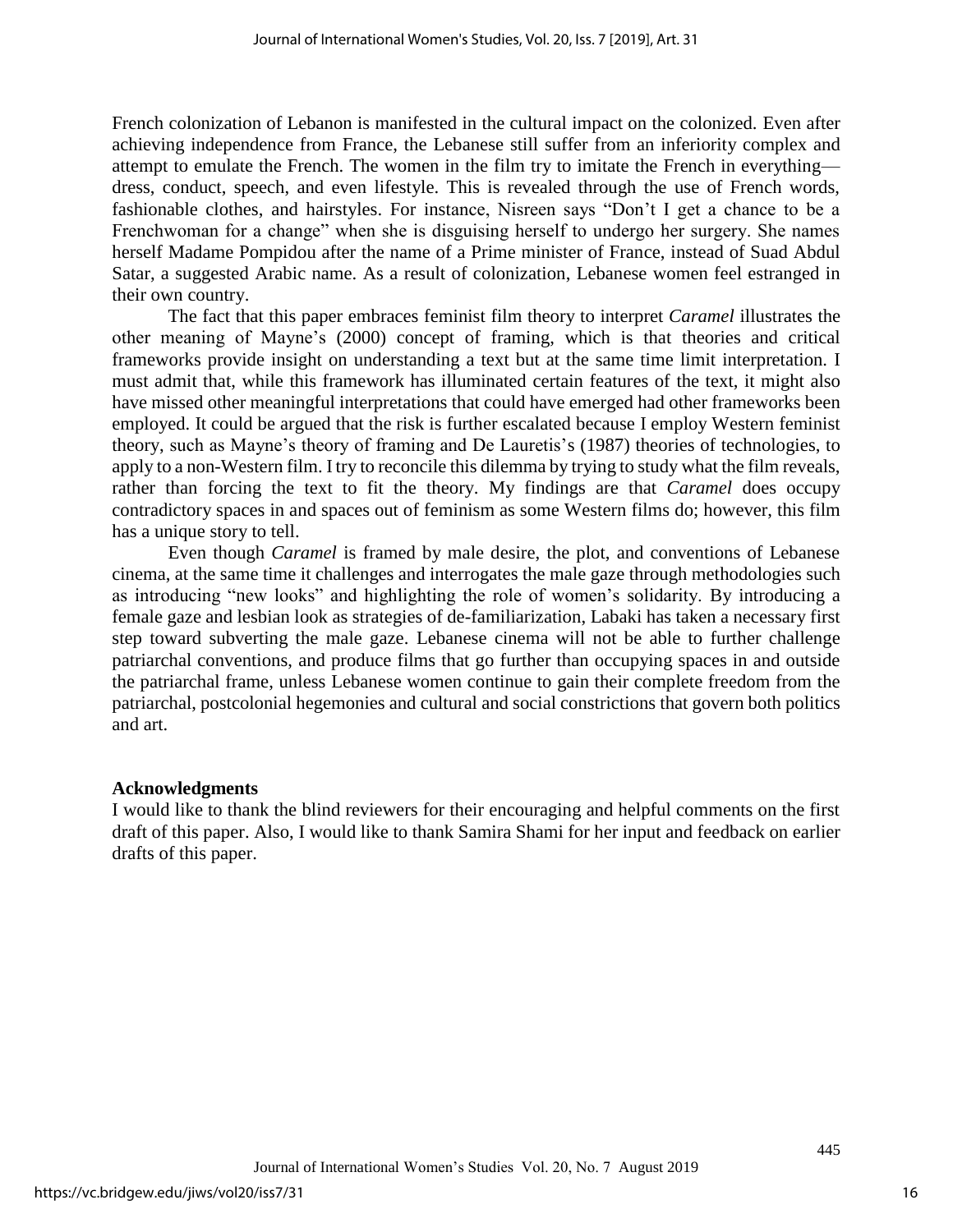# **References**

- Ahmad, Sara. 2000. "Embodying Strangers." In *Body Matters: Feminism, Textuality, Corporeality*, edited by Avril Horner and Angela Keane, 85–96. Manchester: Manchester University Press.
- Althusser, Louis. 1971. "Ideology and Ideological State Apparatuses." In *Lenin and Philosophy and other Essays*, translated by Ben Brewster, 127–188. New York: Monthly Review Press.
- Ardener, Shirley. 1993. "Ground Rules and Social Maps for Women: An Introduction." In *Women and Space, Ground Rules and Social Maps*, edited by Shirley Ardener. Oxford: Berg.
- Benshoff, Harry M. and Sean Griffin. 2006. *Queer Images: A History of Gay and Lesbian Film in America*. Lanham, MD: Rowman & Littlefield Publishers, Inc.
- Boles, Janet K. and Diane Long Hoeveler. 2004. *Historical Dictionary of Feminism*, 2nd ed. Oxford: The Scarecrow Press.
- Blunt, Elison and Gillian Rose. 1994. *Writing Women and Space: Colonial and Postcolonial Geographies*. New York: Guilford Press.
- Dawson, Nick. 2008. "Nadine Labaki, *Caramel*." In *Filmmaker Magazine*, February 1. Accessed November 20, 2016. http://filmmakermagazine.com/1301-nadine-labaki-caramel.
- De Lauretis, Teresa. 1987. *Technologies of Gender: Essays on Theory, Film and Fiction*. Bloomington: Indiana University Press.
- Doane, Mary Ann, Patricia Mellencamp and Linda Williams, eds. 1984. *Re-vision: Essays in Feminist Film Criticism*. Frederick, MD: University Publications of America.
- Doherty, Sandra Beth. 2008. "Cosmetic Surgery and the Beauty Regime in Lebanon." *Middle East Report* 249: 28–31.
- Doueiri, Zaid (director). 1998. *West Beirut*. Arab Film Distribution. Film.
- Evans, Caroline and Lorraine Gamman. 1995. "The Gaze Revisited, or Reviewing Queer Viewing." In *A Queer Romance: Lesbians, Gay Men, and Popular Culture*, edited by Paul Burston and Colin Richardson, 13–56. London: Routledge.
- Kaplan, Ann. 1997. *Looking for the Other: Feminism, Film, and the Imperial Gaze*. New York: Routledge.
- Khalaf, Mona Chemali. 2010. "Lebanon" In *Women's Rights in the Middle East and North Africa*. New York, NY: Freedom House. Accessed February 14, 2011. https://freedomhouse.org.
- Khalife, Elie (director). 2016. *Yalla 3a2belkon Chabeb* [Single, married, divorced]. Produced and written by Nibal Arakji. Beirut: Dream Box Production. Film.
- Khatib, Lina. 2008a. "Gender, Citizenship and Political Agency in Lebanon." *British Journal of Middle Eastern Studies* 35, no. 3: 437–451. Accessed January 11, 2016. http://www.jstor.org/stable/20455620.
- —. 2008b. *Lebanese Cinema: Imagining the Civil War and Beyond*. London: I.B.Taurus.
- Khoury, Brigitte. 2013. "Development, knowledge and Perception of Sexuality among Arab Youth." Paper presented at the International Symposium on Arab Youth: Developmental Pathways for Identity, University of Windsor, May 2013. Accessed December 5, 2016. http://scholar.uwindsor.ca/arabyouthsymp/conference\_presentations/presentations/7/.
- Kuhn, Annette. 1994. *Women's Pictures: Feminism and Cinema*. London: Verso.
- Labaki, Nadine (director). 2007. *Sukar Banat: Caramel*. Beirut: Sabbah Media Corporation. Film.